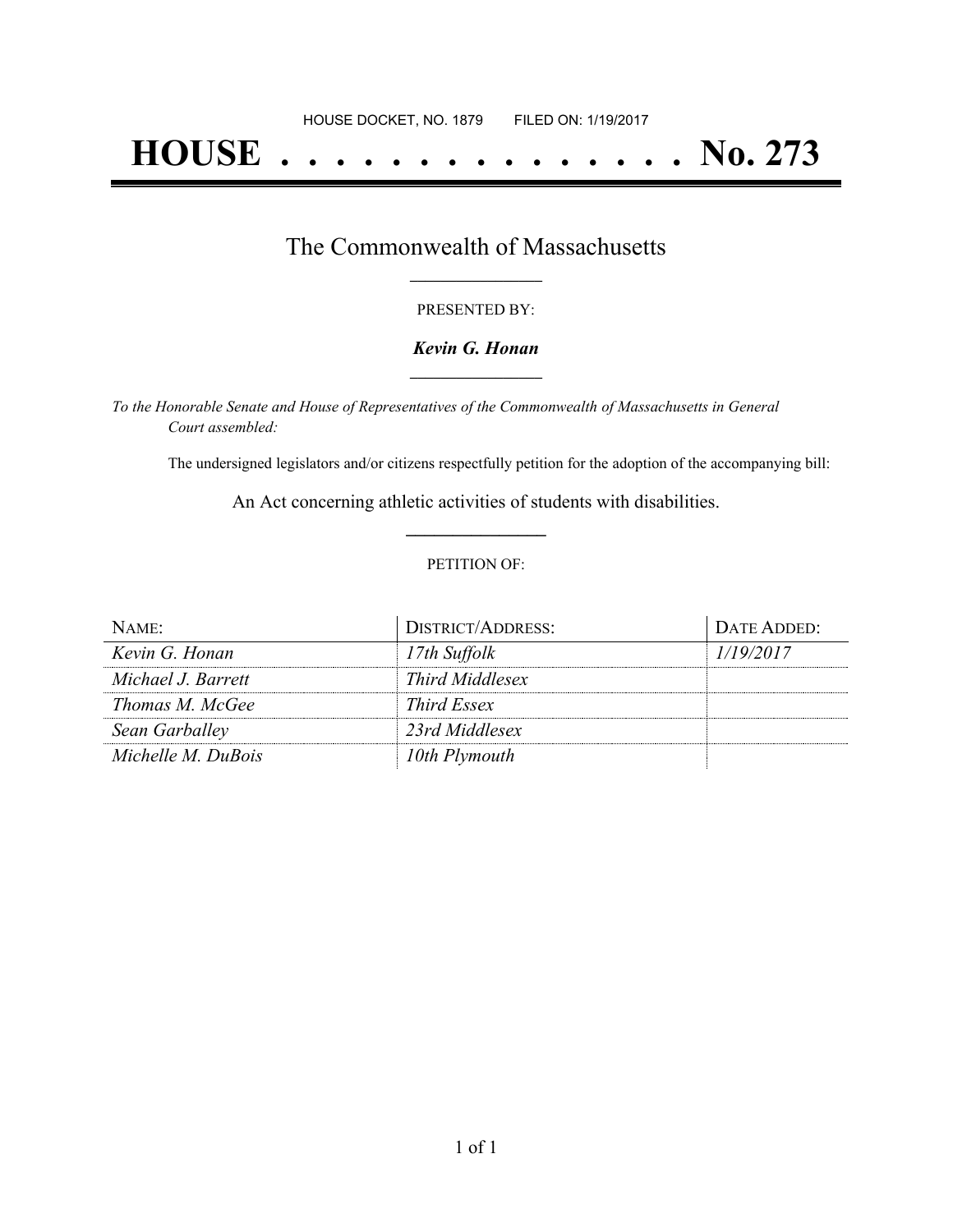# HOUSE DOCKET, NO. 1879 FILED ON: 1/19/2017 **HOUSE . . . . . . . . . . . . . . . No. 273**

By Mr. Honan of Boston, a petition (accompanied by bill, House, No. 273) of Kevin G. Honan and others relative to athletic activities for students with disabilities. Education.

## The Commonwealth of Massachusetts

**In the One Hundred and Ninetieth General Court (2017-2018) \_\_\_\_\_\_\_\_\_\_\_\_\_\_\_**

**\_\_\_\_\_\_\_\_\_\_\_\_\_\_\_**

An Act concerning athletic activities of students with disabilities.

Be it enacted by the Senate and House of Representatives in General Court assembled, and by the authority *of the same, as follows:*

| 1  | SECTION 1. Chapter 71 of the General Laws as appearing in the 2014 official edition is      |
|----|---------------------------------------------------------------------------------------------|
| 2  | hereby amended by inserting after section 94 the following new section: —                   |
| 3  | "Section 95: (a) As used in this section the following words shall, unless the context      |
| 4  | clearly requires otherwise, have the following meanings: -                                  |
| 5  | "Adapted program" means a program that is developed for a student with a disability.        |
| 6  | "Mainstream athletic program" means intramural or interscholastic athletic activity that is |
| 7  | developed and offered to students in the school district.                                   |
| 8  | "Mainstream physical education program" means the physical education program of the         |
| 9  | school district.                                                                            |
| 10 | "Student with a disability" means a student who meets the definition of a "handicapped      |
| 11 | person" as defined in $45$ C.F.R. $\S 84.3$ (j).                                            |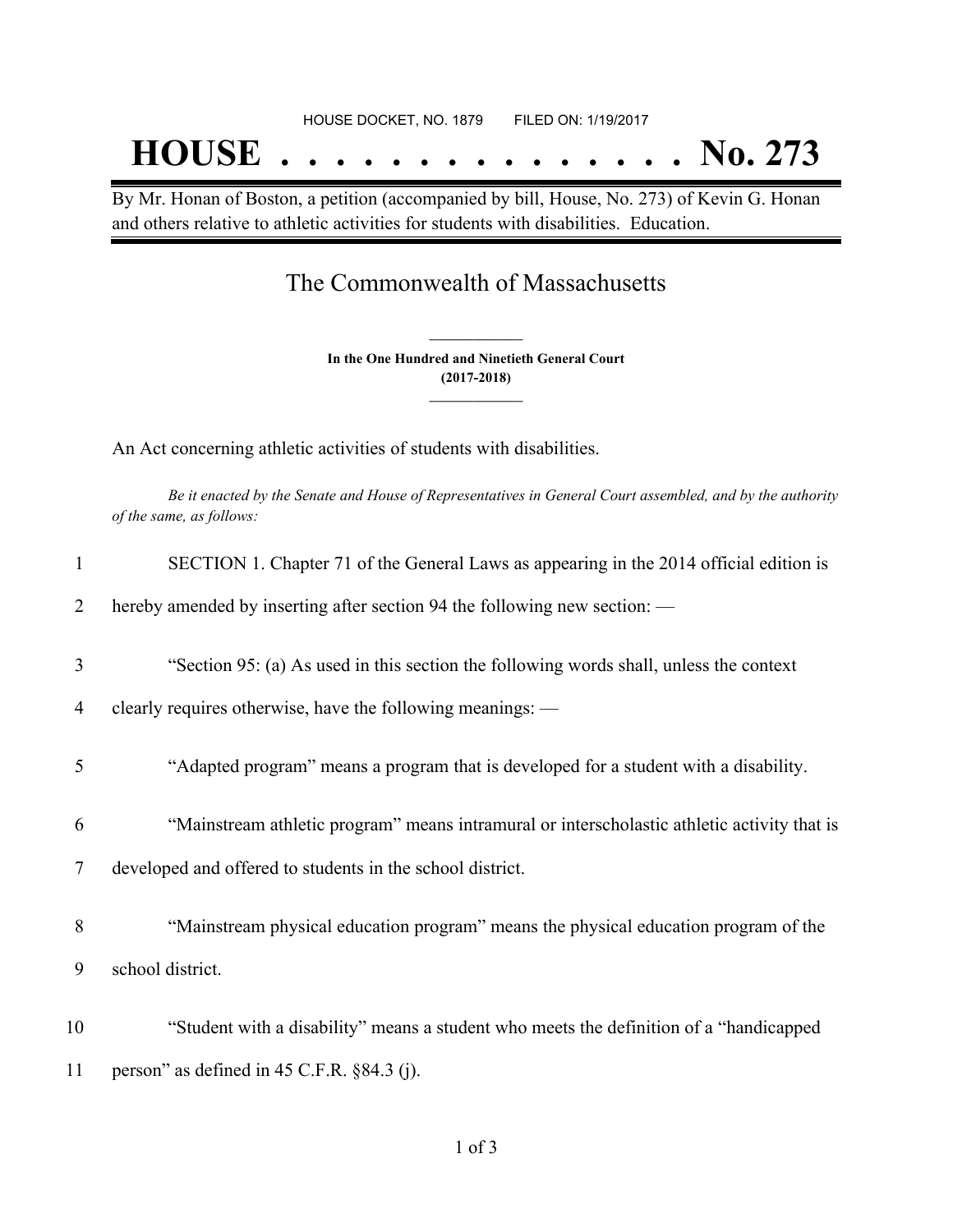| 12 | "Unified sports or inclusive program" means a program that is specifically designed to          |
|----|-------------------------------------------------------------------------------------------------|
| 13 | combine groups of students with and without disabilities.                                       |
| 14 | (b) Each school district shall, subject to the provisions of subsection (c) of this section:    |
| 15 | (1) ensure that students with disabilities have an equal opportunity to: participate in         |
| 16 | mainstream physical education programs; and try out for and, if selected, participate in        |
| 17 | mainstream athletic programs;                                                                   |
| 18 | (2) ensure the provision of reasonable modifications or aids or services necessary to           |
| 19 | provide students with disabilities an equal opportunity to participate, to the fullest extent   |
| 20 | possible, in mainstream physical education and mainstream athletic programs; and                |
| 21 | (3) ensure that adapted programs or unified sports or inclusive programs for physical           |
| 22 | education and athletics are available.                                                          |
| 23 | (c) An exception to the requirements under subsection a. of this section may be made            |
| 24 | when the inclusion of a student with a disability:                                              |
| 25 | (1) presents an objective safety risk to the student or to others, based on an individualized   |
| 26 | assessment of the student; or                                                                   |
| 27 | (2) fundamentally alters the nature of the mainstream physical education or mainstream          |
| 28 | athletic program.                                                                               |
| 29 | (d) A school district, in consultation with students, parents, community members, and           |
| 30 | advocacy groups, shall offer unified sports or inclusive programs either during or after school |
| 31 | hours through one or more of the following:                                                     |

of 3